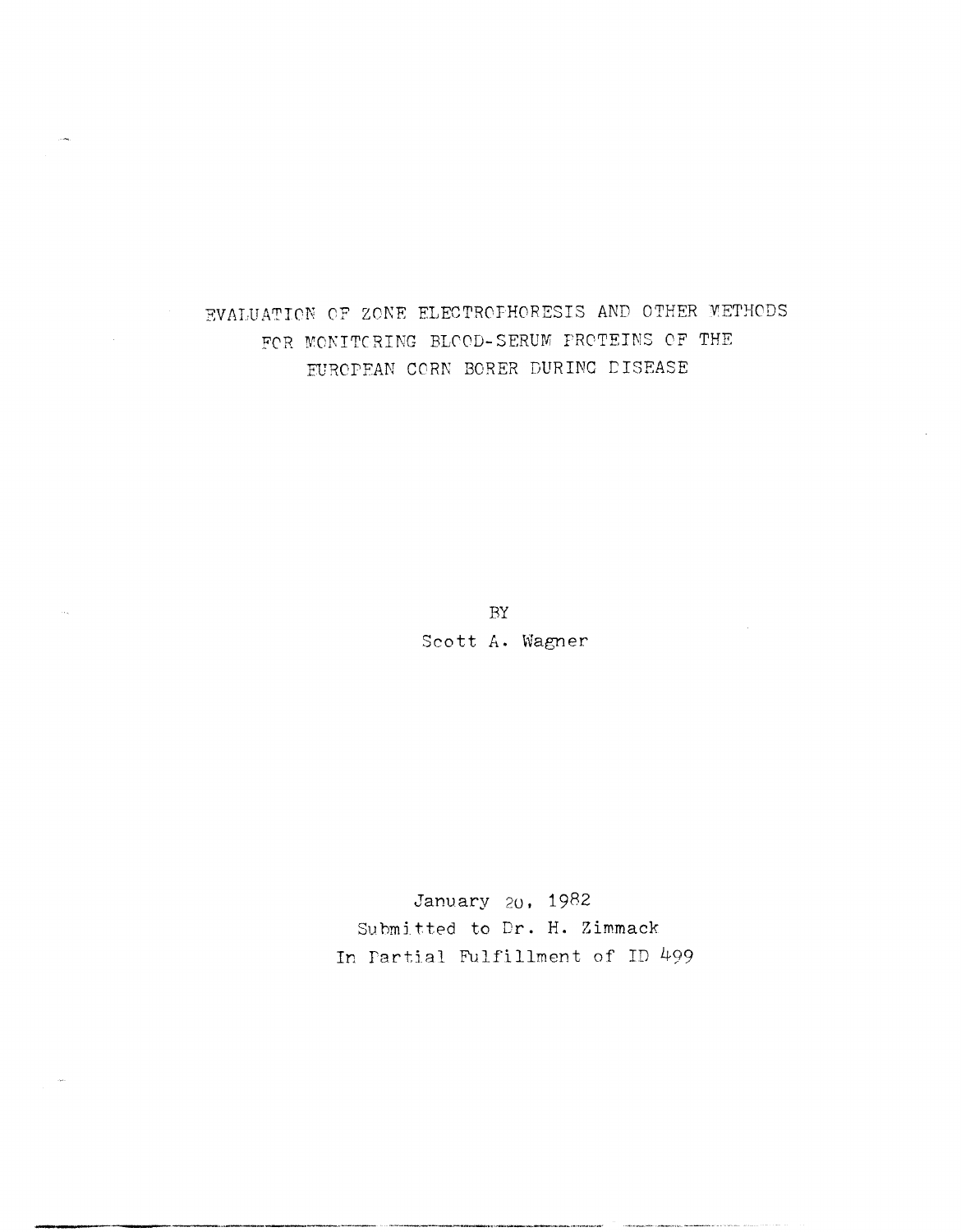### ABSTRACT

A ouick method of determining disease in the European Corn Borer is the final goal of my research, since a change in the total blood- serum protein concentration has been shown to indicate disasse. In studying blood- serum proteins during disease, there are two problems: innoculation, and serum protein bioassay.

 $\sqrt{3}$  ,  $\sqrt{2}$ 

The fifth instar larvae of the European Corn Borer was used. But even at this large size, attempts at anal injections and "spoon feeding" of known concentrations of Bacillus thuringiensis and Bacillus subtilis ( heavy and mild pathogens, respectively ) were unsucessful. It would be ideal, for standardization purposes, to know the ambunt of bacteris ingested by the Larvae. Later in the literature it was found that many researchers mix the bacteria with the food, therefore annroximating the ingested concentrations when the larvae are small.

I have exemined four bioansay methods for measuring bloodserum protein concentrations during disease. At first, the Lowry Protein determination method was tried. In the procedure, the copper ion binds to long amino- acid sequences of the protein, therefore producing color, which is read on the Spectronic 20. Low concentrations of protein do not bind enough copper ion to produce a color change that could be read in any spectrophotometer available. To use this method, the blood of ten larvee must be "pooled", which may introduce unwanted errors. Refractive index was evaluated. Refractive index measurement of serum protein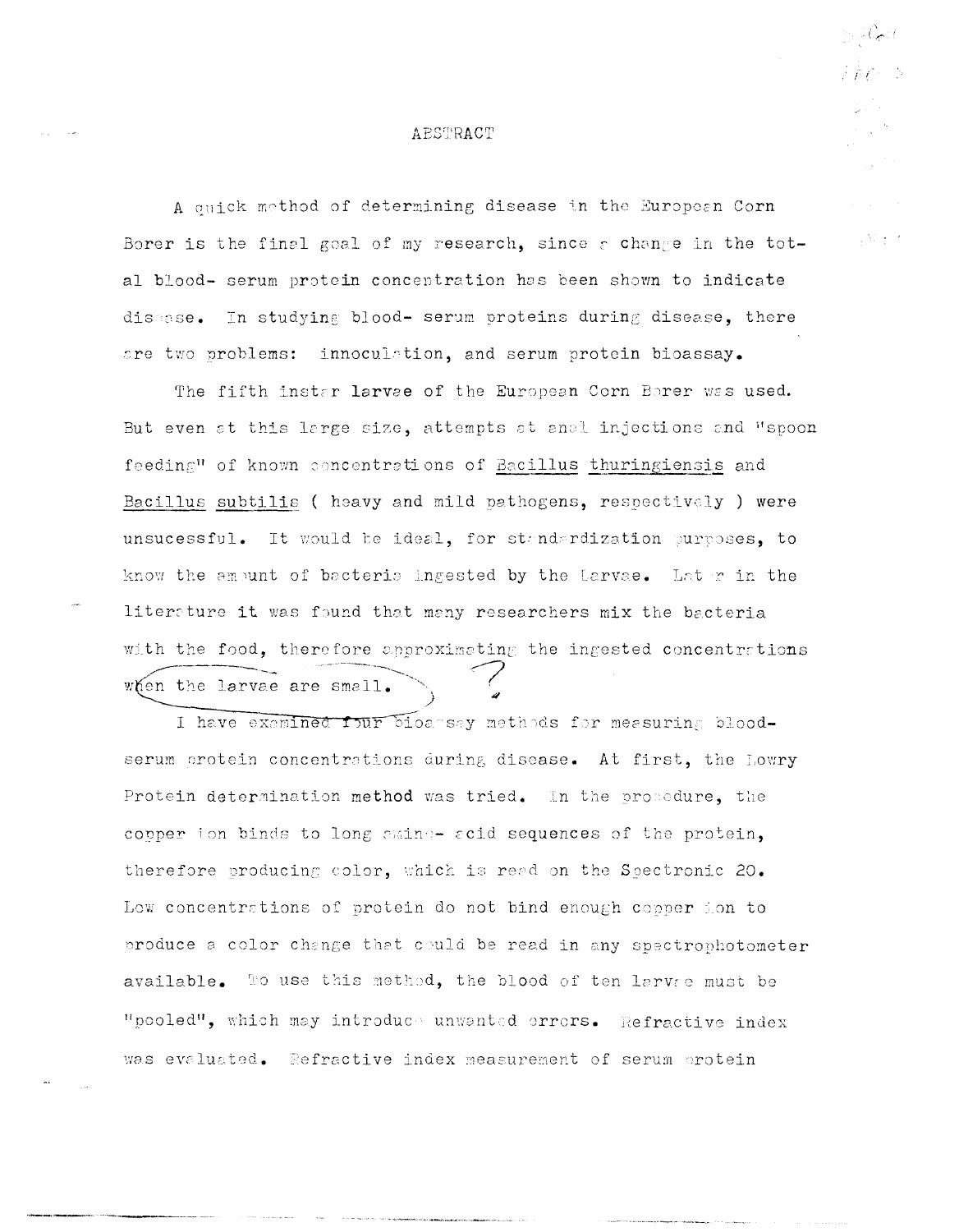# FVALUATION OF ZONE ELECTROPHORESIS AND OTHER METHODS FOR MONITCRING BLOCD-SERUM PROTEINS OF THE EUROPEAN CORN BORER DURING DISEASE FART I

This work is divided into two portions. The first is an essay on the basis of my three-year experience in researching the European Corn Borer, Ostrinia nubilalis, and the second portion is a scientific report on my latest research. Many things have been tried, and consequently, many mistakes have been made. Therefore, I include all of my thought, work, and experiments so that the interested reader may use them to whatever purpose he deems necessary. I also hope that this paper will serve as a guide to the student concerned with examining the blood (hemolymph) proteins of the European Corn Borer. The paper is not an exhaustive study, but I feel it contains helpful hints for anyone wishing to begin work with this insect.

The corn borer's blood proteins are best studied at 13-15 days post-"black head" egg stage (fifth instar). The reason for this asimple--It is easiest to obtain tissue-free serum samples at this age. When the larva is much younger or smaller, one must nearly macerate it to even hope to get 10 µl of serum after the sample is centrifuged. The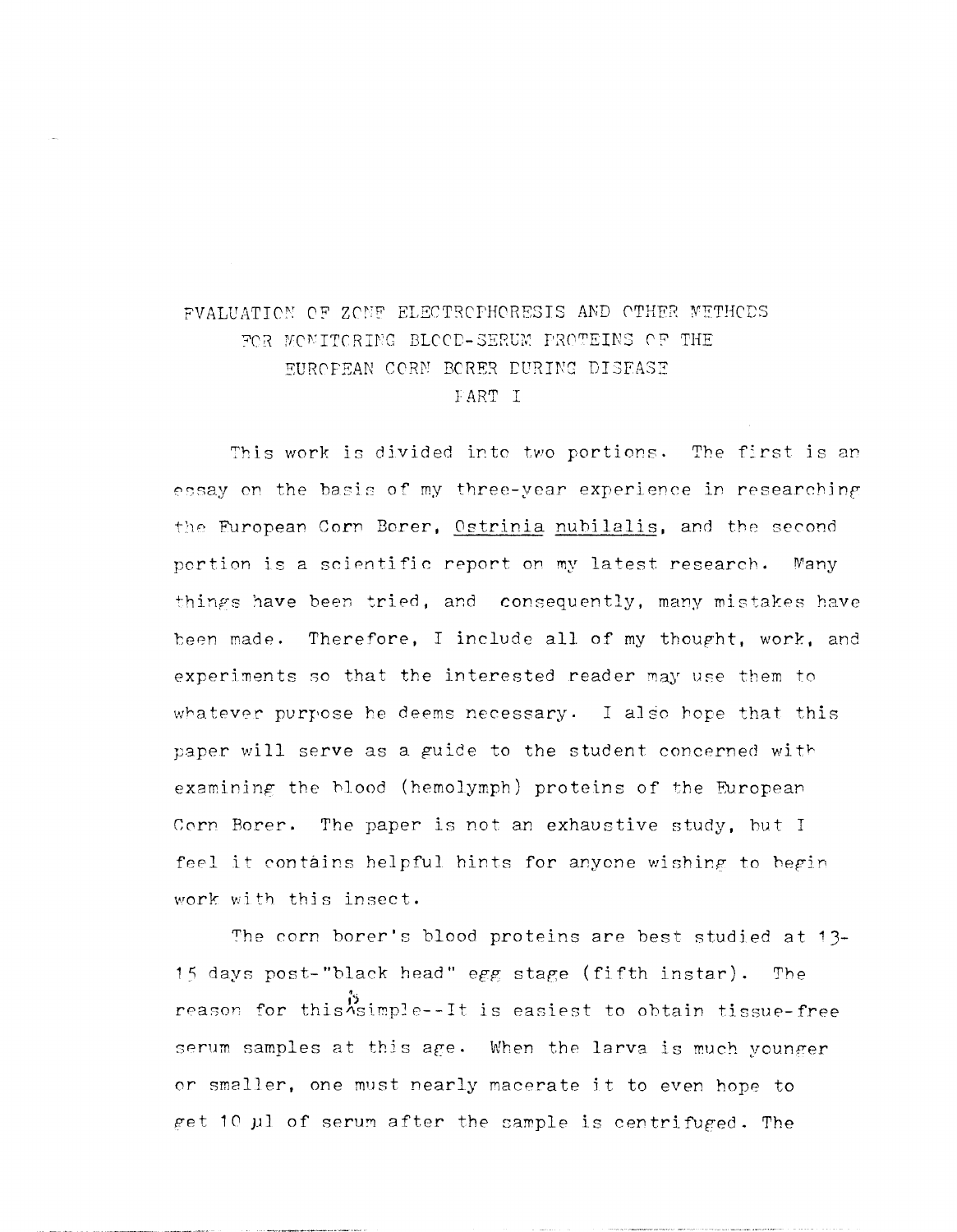concentration is based in the principle that a higher concentration of protein will be more "clougy" and have a higher refractive index. This method proved to be too crude for the laboratory.

Next, zone electrophoresis was tried so that blood- serum proteins could be analyzed both quantitatively (area under the curve), and qualitatively (relative width and height of peaks). Zone electrophoresis is based on the principle that proteins have different charges at a given pH, and an electrical field can be used to separate these bands on a porous cellulose acetate medium. A densitometer actually "shines light" through the resulting bands, producing peaks that correscond to the density of the bands. In the present study, control results were consistent, but larvae fed B. thuringiensis and B. subtilis showed inconsistant electrophoretic patterns. The arsa, width, and peaks of identical samples (experimental) varied reatly. It has been suggested that this inconsistancy might be a result of becteria in the blood.

B. thuringiensis is known to lyse the single- layer enithelium gut cells of the Murepean Cern Borer. As a result of this lysie, cellular enzymes are released into the blood. Martignonia levals of glutemete- aspertate transminase in <u>Peridromia</u> saucia.  $e^{i\theta^{m^{(n-1)}}}$ <br>This enzyme is present in W This enzyme is present in the gut cells of insects, and absent in the blood of healthy insects. Testing for this enzyme in the European Corn Berevwould be far superior to the previous methods. A specific protein (the enzyme) cotalyzing a specific reaction wil be assayed insted of total protein, which can vary with age, sex, and circadia: rhthms. The apperince of this onzyme in the blood is direct evidence of gut cell lysis.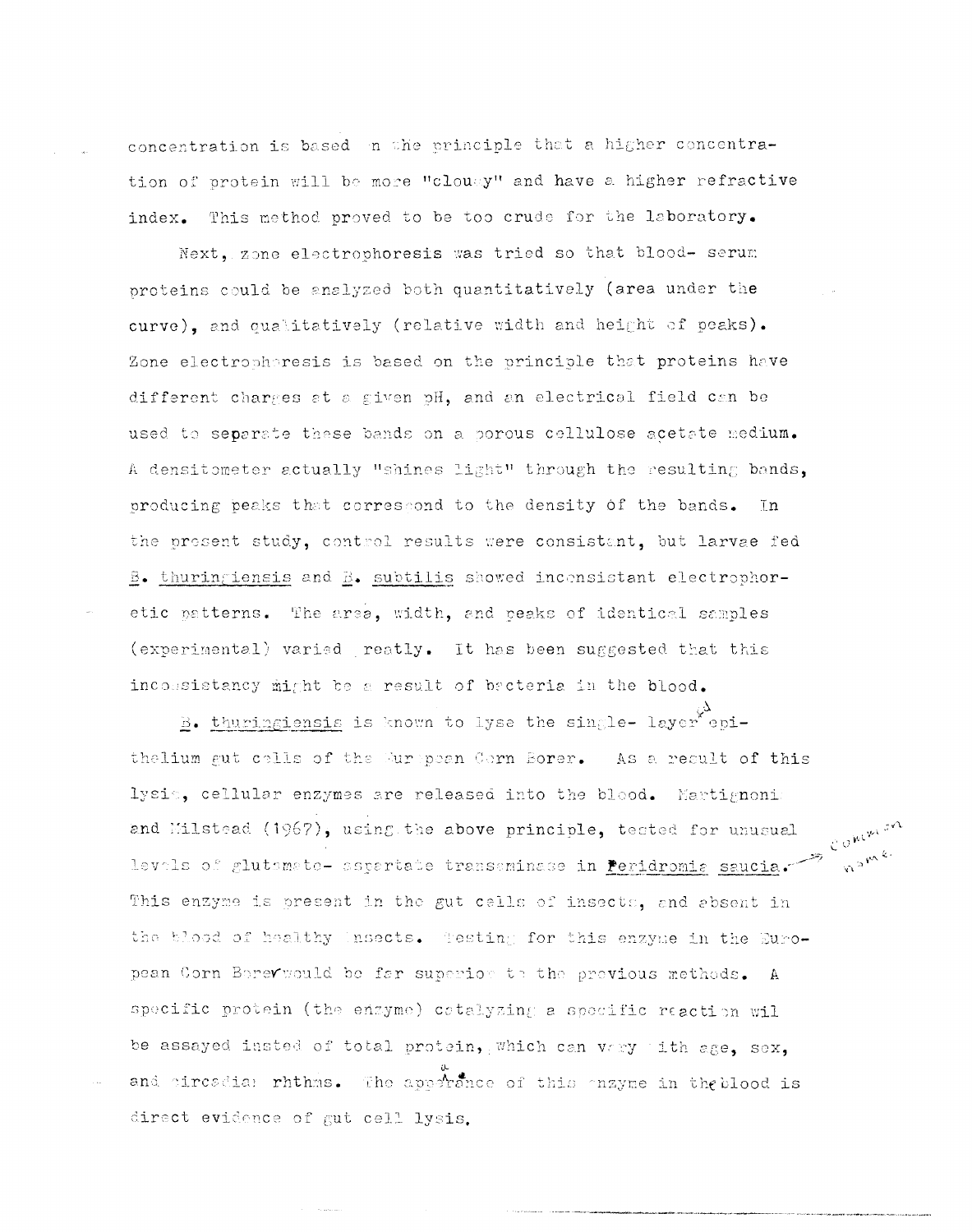serum is obtained by decapitating the larva in the area just behind the head and holding it perpendicular to a depression slide so that gravity drains the blood. Then the microhematocrit tube is placed at a 30<sup>°</sup> angle to the drop of blood (about 30 µ1), and is subsequently drawn in by capillary action. This technique has proven to be effective in obtaining reasonahly pure serum as evidenced by very little white, cell containing debris, and somewhat consistent elecrophoretic patterns. The conventional technique of puncturing the larva behind the abdominal proleg proved to yield excess white debris and little serum. To properly conduct zone electrophoresis, about 20 µ1 of serum is needed (using the millipore apparatus). This is not because the serum applicators require such a volume, but because serum is lost in the transfer from the capillary tube either by spillage, coagulation, or evaporation. Therefore, any techniques to be used in studying the blood proteins of the European Corn Borer must require no more than 15 ul of serum. Lepidopteran hemocytes have been studied extensively (Spencer Reams, M.S. thesis; and Gupta 1971), but much less is known about corn borer blood-serum proteins. Insects are known to have much more free amino acid in the serum than vertebrates (Rockstein,  $1974$ ). It has been shown; however, that the total bloodserum protein concentration changes when an insect is diseased. (Rockstein, 1974). Many researchers have tried to relate this change to an immunological response (e.g., Baras et al., 1972), but according to Rockstein little has been confirmed.

 $\overline{2}$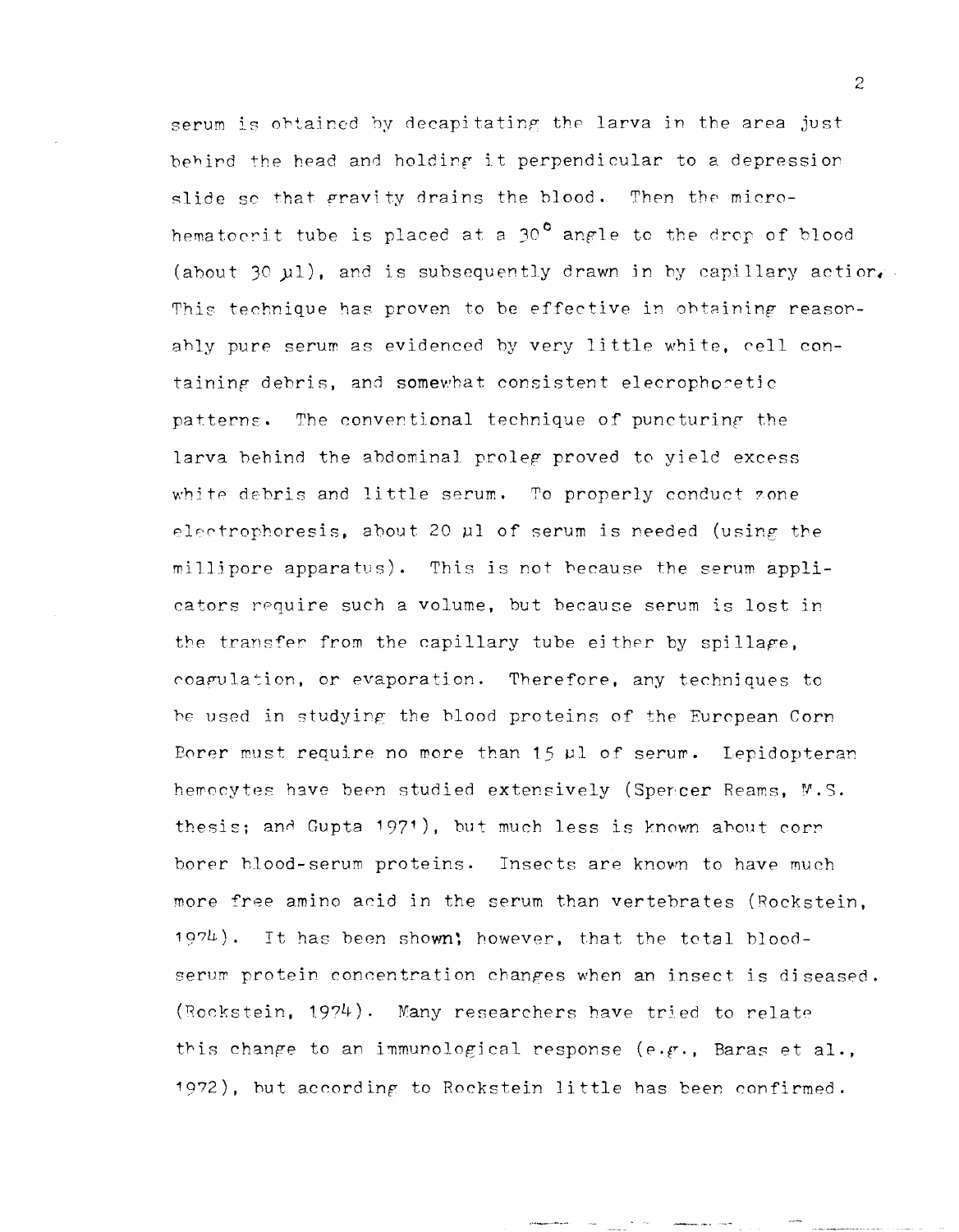I can say that I do not know of a single protein that has been positively identified in the Furopean Corn Borer. I did however, show that albumin was not present when I ran a 96% pure bovine albumin standard next to a corn borer serum sample using zone electrophoresis. I found that not a single hand on the serum sample corresponded to the bands produced by the albumin standard.

If one is concerned with developing screening techniques (simple physiological tests that reflect the health of the larva after it eats a pathogen), he should look for the least cumbersome test that will yield the best results (supplying important data leading to the discovery of new biological control agents). When I first began researching, I thought that the method of Lowry et. al. (1951) would be ideal in determining the health of the larvae, and subsequently the usefulness of the pathogen. As I mentioned before, diseased insects are shown to have at least a change in total bloodserum protein concentration during infection, and the Lowry method had been shown to measure total blood-serum protein easily and rapidly in humans. But I could never use this method in the corn berer because I could not obtain enough serum from the larvae. One ml serum is needed for the prescribed biuret reaction to occur. When I tried to scale the reaction down stociometrically to factors of ten or onehendred, the final volume of the reaction mixture was not readable in any spectrophotometer available.

Arother problem inherent in working with such a small creature is innoculating it with the pathogen. Micro $\tilde{\mathcal{L}}$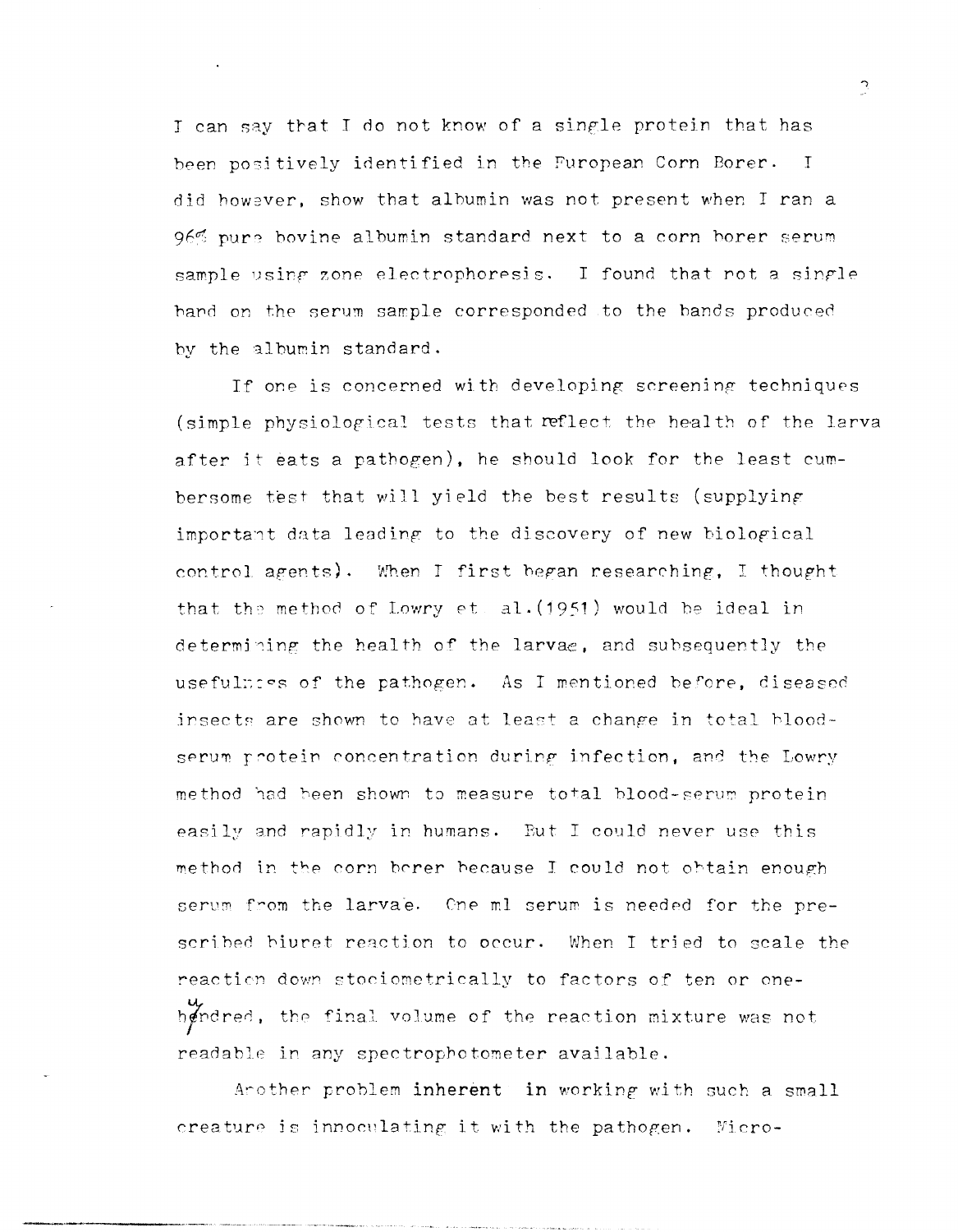manipulators have been employed to, in a sense "spoon feed" the corn borer larvae. But these attempts proved to be both tedious and inefficient--exactly what one does not want in a screening technique. An expert in mosquito research, Dr. Josef Larsen, once convinced me that a bacterial suspension could be introduced into the gut of the corn borer through the anus and into the digestive tract. I assembled an apparatus consisting of a plastic tube connected to a microinjector at one end, and an ultra-thin capillary tube (that I "pulled out" using a micro-burner) at the other. Using an unaided eye, I carefully pushed the tube through the anus and into the digestive tract. To test the technique, trypan blue dye was used in place of the bacterial suspension. When the dye was injected into the gut, the larva immediately turned blue. The dye had diffused into the hemocoel, and when the digestive tract was examined, large perforations were noted where either the glass tube or the pressure had torn the gut.

Phil Eichman, a doctoral fellow in the Biology Department at Ball State University, conducted a lengthly literature search on the problem of pathogen innoculation. He found that most researchers do not inject bacterial suspensions into the anus. They use a much simpler technique of letting the insect feed naturally. The method I adopted was that of Van Der Geest and Wassink (1972). The larvae are placed on medium previously mixed with known concentrations of a bacterial suspension while in the warm liquid state. While one cannot be sure that a larva has eaten the innoculated medium, one

 $\overline{u}$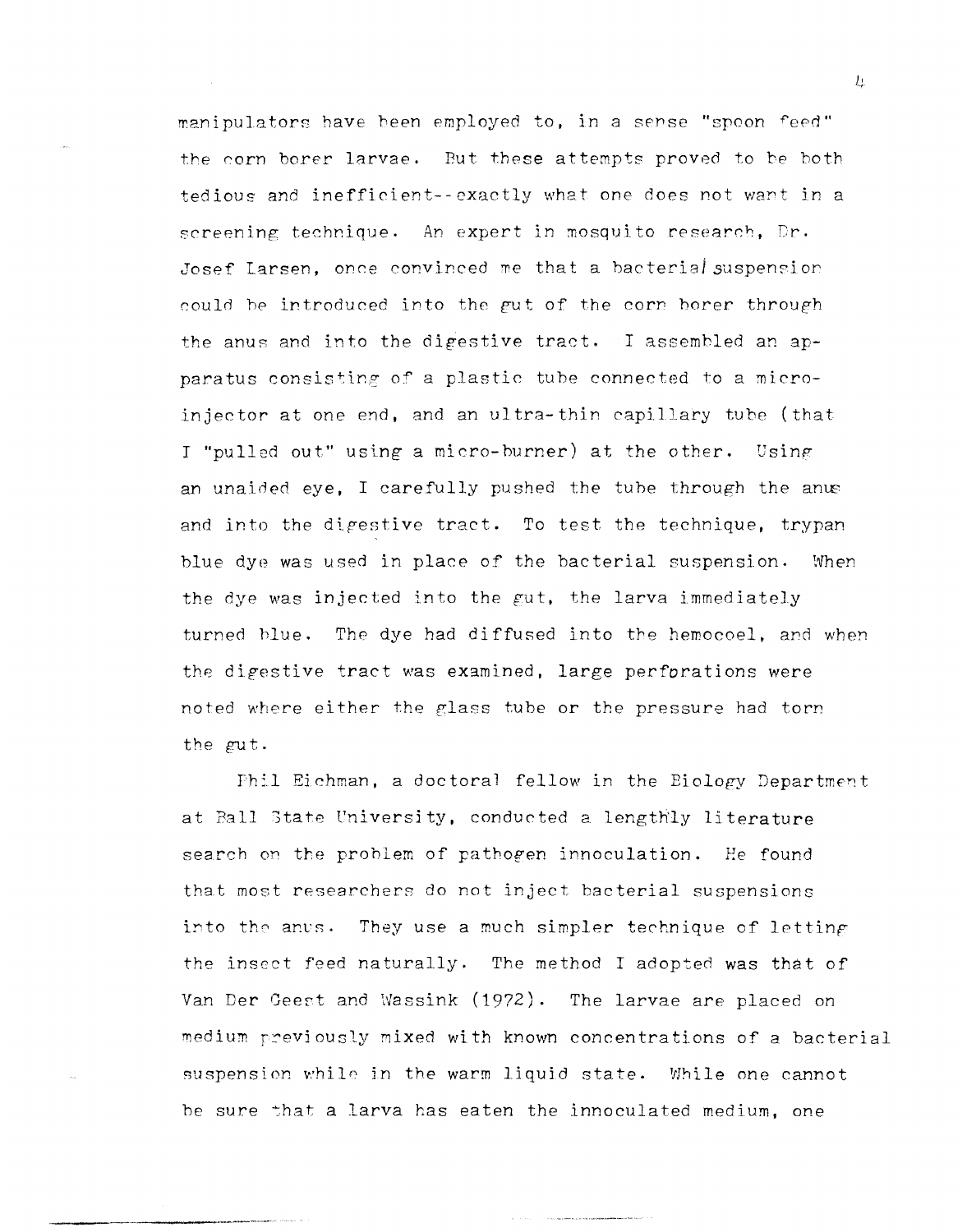can choose larvae that are seen eating or ones that are resting in the hole they bored in selecting larvae to be tested. It must be true that some larvae eat more than others, but at a certain concentration of Bacillus thuringiensis (described in the second half of the paper), for example, half of the larvae eat a cprtain amount of bacteria and die. The hacterial concentrations given to the insect must be varied enough so that no larva wi]l eat more bacteria than those of the next highest concentration. The beauty of this approach is that the larvae are allowed to feed naturally. Injection techniques may traumatize the larvae thus causing more cellular damape than the pathogen itself. As the larvae begin to incur more Source cellular damage, higher amounts of protein are released into  $\frac{1}{2}$  (Martigned) the hemolymph. The end result is that the total blood-  $\qquad$   $_{\text{and }m_{i}}$  is teat *Iq", 7)*  serum protein concentration is artificially elevated.

When J began researching hlood-serum proteins as a basis for a screening technique, it seemed that as long as a change in total protein was shown during disease, an excellent screening technique would be at hand. But now I am convinced that the total concentration of protein in the serum. and its electrophoretic characteristics, is so variable that results vary greatly from day to day even when conditions are exactly duplicated. Results obtained on the same day through electrophoresis are even hard to interpret. Therefore, I douht the usefulness of this technique.

There are many practical disadvantages to the various techniques I have explored: the Lowry method, refractometry

 $5\overline{5}$ 

 $\overline{\gamma}$ I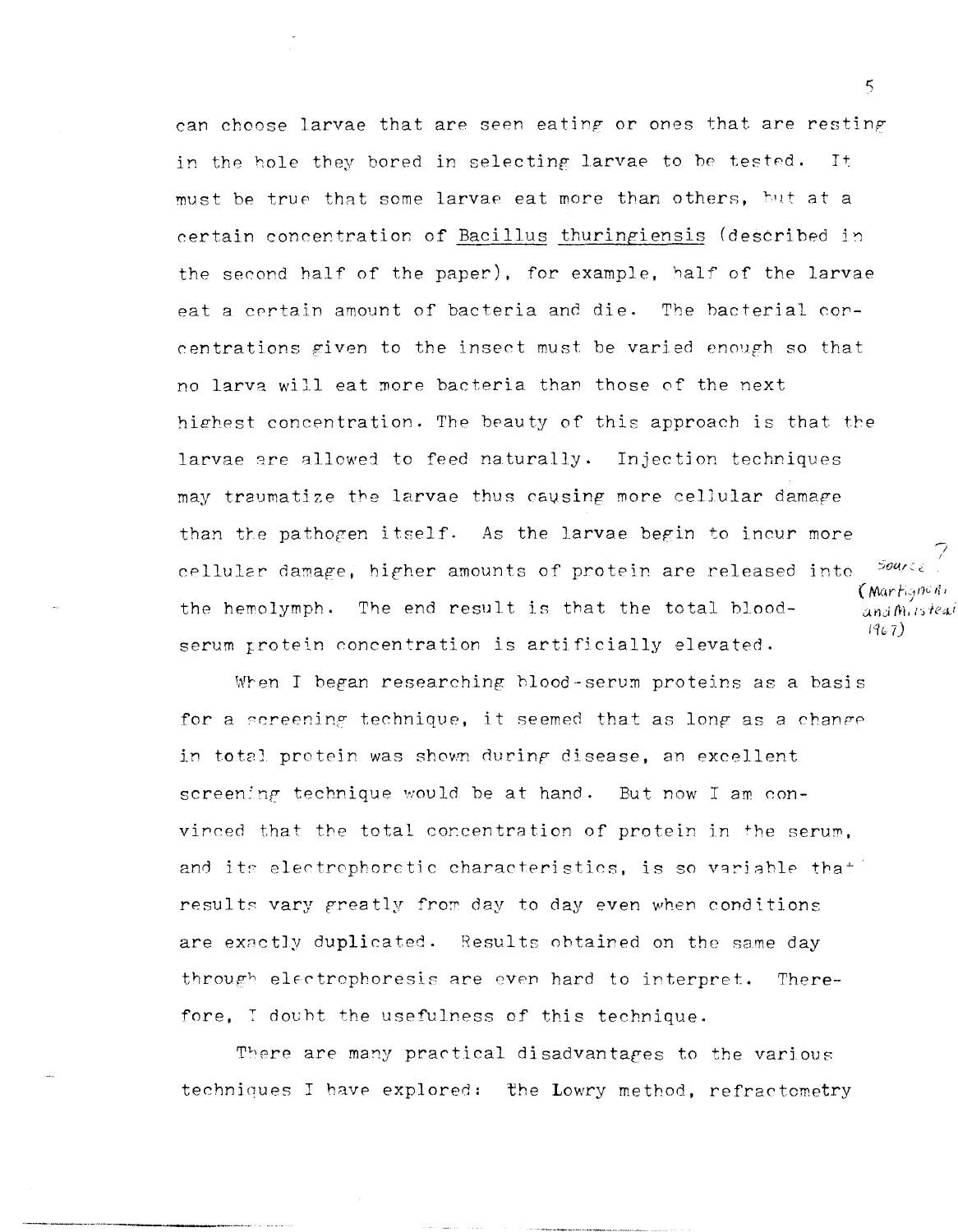and electrophoresis. I will summarize them here. The Lowry method stairs all protein. The copper ion binds to a protein chain no shorter than eight amino acids. Individual amino acids are net stained. This technique could work if a "micro" spectrphotometer were available. The refractometer measures the refractive index of the serum--the more protein, the higher the refractive index. But this method was originally used in the field. Better techniques are available in the laboratory. I ran over fifty samples in zone electrophoresis, and the reader is about to see some of them. The problem with electrophoresis is inconsistant patterns. The only pattern that does not seem to fluctuate is the control. Nevertheless I have found it difficult to interpret the results, as one shall see in the next portion. My suggestion is to use biochemical tests that directly show that the larva has experienced cellular damage. If successful, the glutamine oxalotransaminase test I discuss at the end of this paper would be an ideal blood test.

 $\kappa$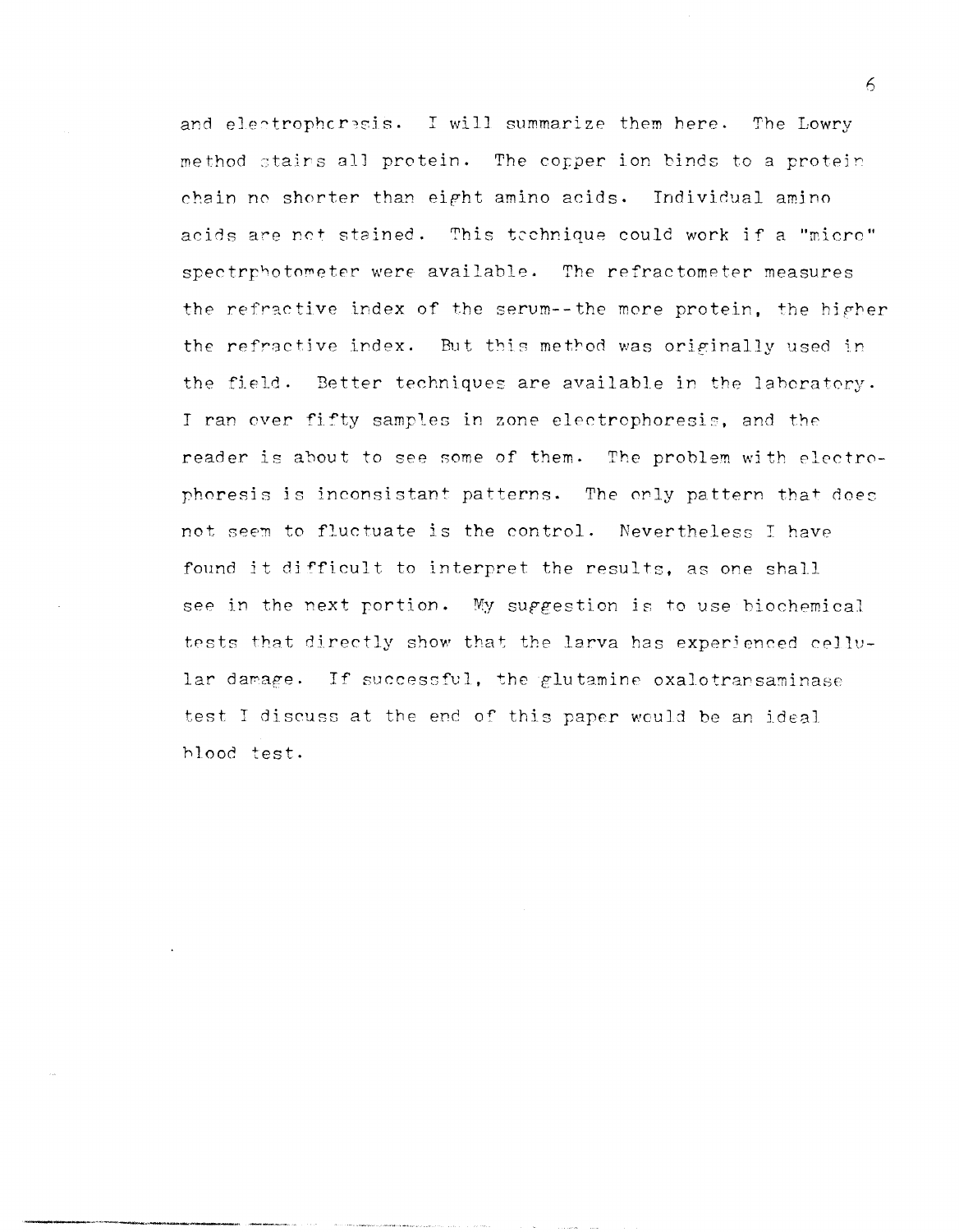# PART II **FXPERIMENTAL PORTION**

#### $I.$ Problem - Introduction

Over the past fifty years, chemical control of insects has fallen under close scrutiny. Consequently, researchers turned to hacteria, protozoa, viruses, etc. that are pathogenic to certain insects. But the rumber of microorganisms to be studied is overwhelming, and current methods for selecting pathogens are often ineffective. For example, in over thirty years, only two bacterial species have been employed as effective pathogens against insects (Zimmack, 1974). Therefore, a group of tests is needed to screen out possible pathogens from this multitude of potential insect pathogens.

These screening tests must be highly standardized if one intends to repeat his test frequently. Metabolic change has been measured (Chippendale and Beck, 1966) in the European Corn Borer, Ostinia nubilalis (Hübner) by analyzing blood serum proteins. Chippendale and Beck used polyacrilamide gel electrophoresis to demonstrate the variation in total blood serum proteins from one developmental stage to another.

The most conspicuous change in the blood of a diseased insect is hypoproteinemia (a drop in total serum protein) (Martignoni and Mistead, 1966). Most researchers observe a change in the total blood serum protein during the course of insect disease. The conspicuousness of the total blood serum protein change during disease enables the researcher to employ simple-but-effective screening tests to survey the pathogenicity of a given organism for the European Corn Borer. Martigononi and Milstead, (1964) used refractometry in the

 $\mathbf{r}$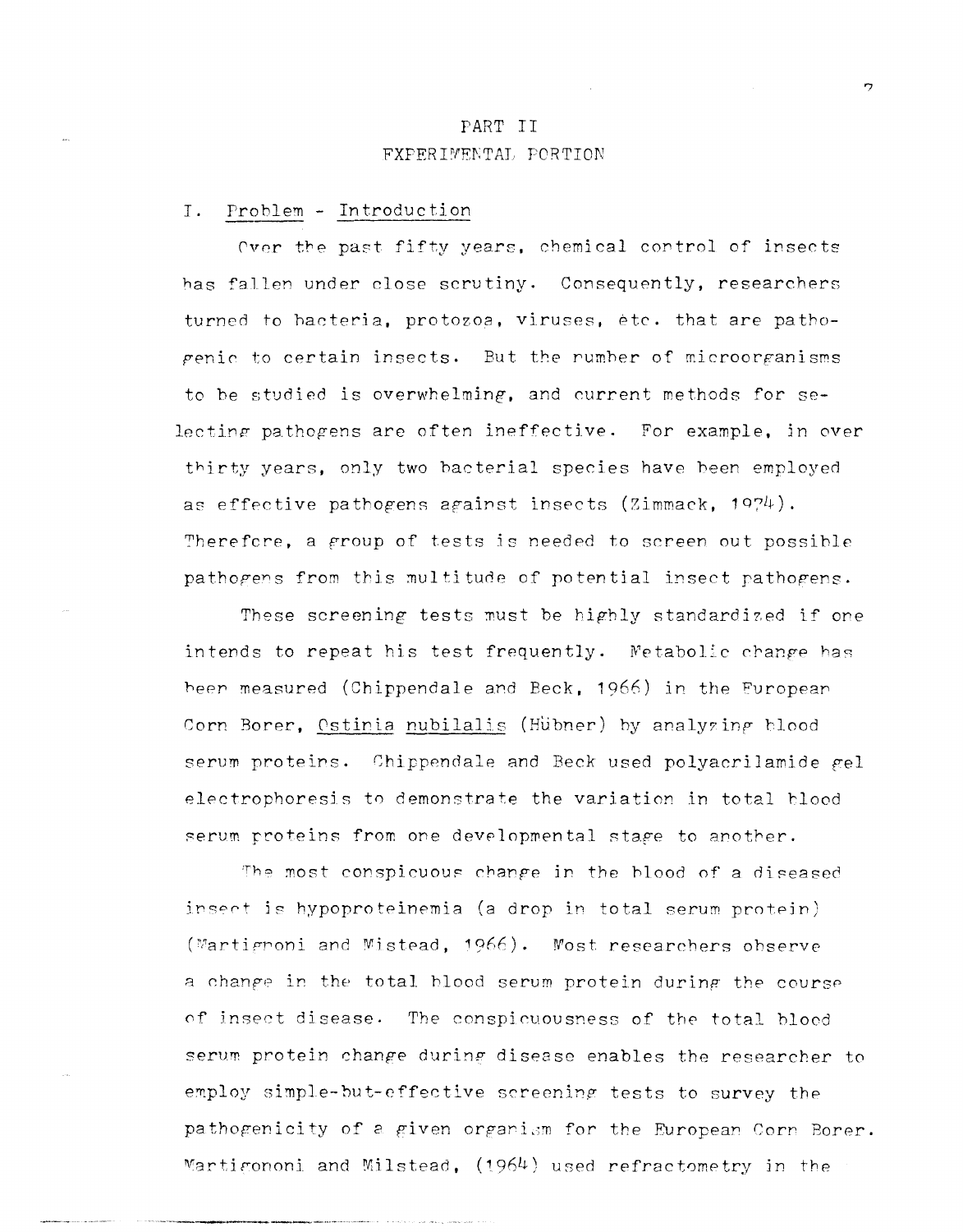field to determine the total blood protein concentrations of insects infected with a nucleopolyhedrosis virus. They lauded their technique for its "simplicity and reliability." Dr. Martignoni (personal comment) suggested that I develop a standard test that is also simple in investigating European Corn Borer disease in the laboratory.

#### II. Furpose

This study was designed to supplement my earlier paper, "Zone Electophoretic Analysis of Total Blood Serum Proteins to Determine Insect Discase." The new approach is that Bacillus subtilis in addition to Bacillus thuringiensis, var. thuringiensis were utilized to infect the insect. Also more samples were examined as was suggested in the earlier paper. With the new data at hand, the usefulness of zone electrophoresis in a standard bioassay to determine insect disease was asessed.

### III. Chjectives

To infect the European Corn Borer in the manner that  $1.1$ Van Der Geest and Wassink, (1972) infected Pieris brassicae.

 $2.$ To compare, both qualitatively and quantitatively, the total blood serum proteins of fifth instar European Corn Borers that have been infected with Baeillus thuringiensis var. thuringiensis and Bacillus subtilis to the total blood serum proteins of normal (control) insects.

3. To examine the usefulness of zone electrophoresis in establishing a standard bioassay for detecting insect disease.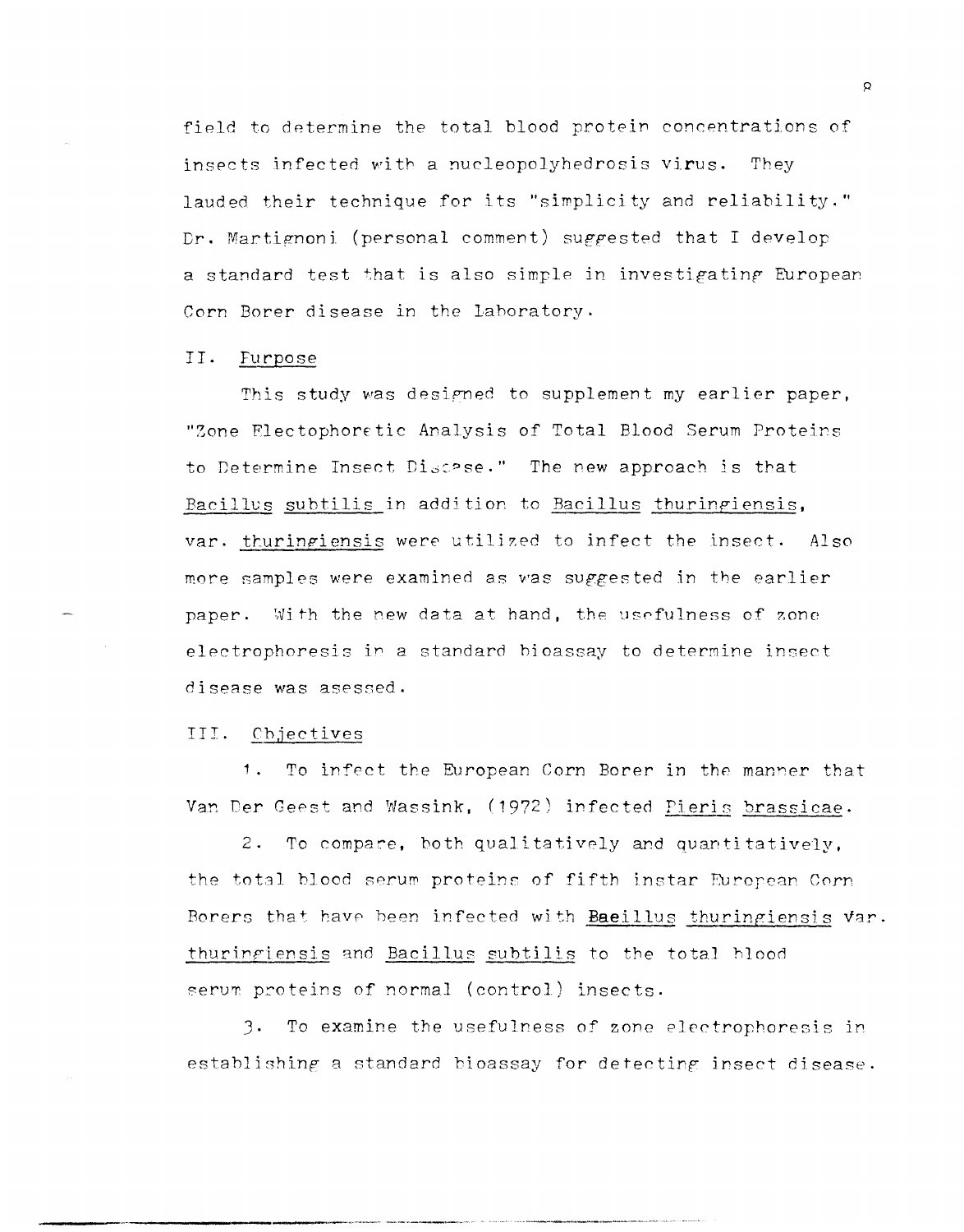#### IV. Hypothesis

The total blood serum protein values for insects fed disease-causing bacteria will differ significantly from the total blood serum protein values of the appropriate controls.

#### $V<sub>1</sub>$ Materials and Methods

The European Corn Borer, Ostrinia nubilalis (Hübner), was raised on artificial food medium after Guthrie et al.  $(1965)$ . Cnce the medium was prepared, the agar base was kept from solidifying by placing the medium in a 70<sup>°</sup>c water bath for the time required to complete the following operations.

25 mg. of Dipel spore powder (Bacillus thuringiensis) was added to 10 ml. of distilled water. Five two-fold dilutions are made, and 2 ml. of each resulting dilution was added to 40 ml. of the liquid medium. The new mixture was homogenized by a sterile plunger mechanism (Phil Eichman, personal communication). 20 ml. of the liquid mixture was poured into a sterile petri dish.

The total spore concentration of a suspension of Bacillus subtilis was found using the "pour-plate" enumeration method. Ten fold dilutions were made from this sample, and the concentration of bacteria in per ml. of each dilution was calculated. The media and bacteria were homogenized and poured into perti The controls contained the medium and 1.0 ml of dishes. sterile water.

The corn borer was transfered at the "blackhead" egg stage to its own separate shell vial. After fourteen days of being reared at 30 C  $(\frac{1}{21})$ , 70%  $(\frac{1}{4}\frac{1}{3})$  humidity, and in total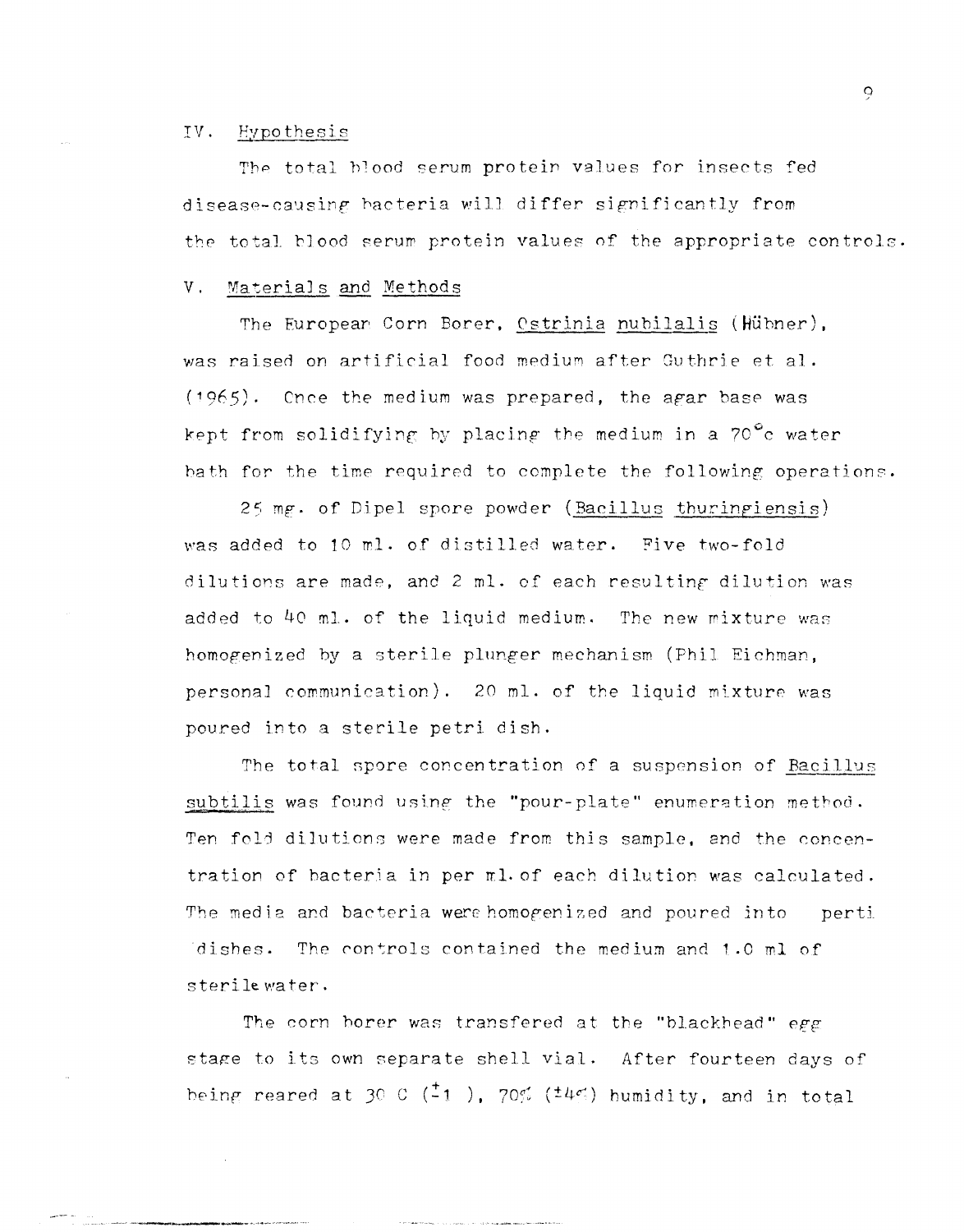darkness, the larvae were well into the fifth instar stage and had pupated by this time, many continued to eat actively. The fourteen day-old larvae have a large blood-fluid volume; therefore, a large serum sample was obtained.

Five fourteen day-old larvae were transfered (using forceps that were rinsed in chlorox) to each petri dish. The larvae ate the medium and did not seem to interfere with each other's activities. The petri dishes containing the corn borers were placed in the incubator (previous conditions) for 24 hours. After this time, a mortaility count was taken. The number· of larvae that pupated was also noted.

One insect was removed (again with forceps rinsed in Chlorox to avoid medium contamination) from each dish that contained a different spore concentration. Control larvae were chosen if they had rot pupated. Larvae from infected dishes were chosen on the basis of sluggishness in activity or failure to respond Guickly to a stimulus, while dead and pupated larvae were avoided. Each larva was decapitated just behind the head capsule, and then was held perpendicularly so that the blood flowed onto the depression slide. The blood was drawn into a microcapillary tube. The tubes were spun in a Damon Microhematocrit Centrifuge for five mirutes.

The electrophoresis cell was prepared before the experiment ac $\circ$ ording to the Millipore manual (Millipore Biomedica, Acton, Passachusetts 01720) and Dr. Betty Alamong's instructions (person31 communication). 5.5 mI. of barbital buffer was placed in each well of the cell. A pre-soaked cellulose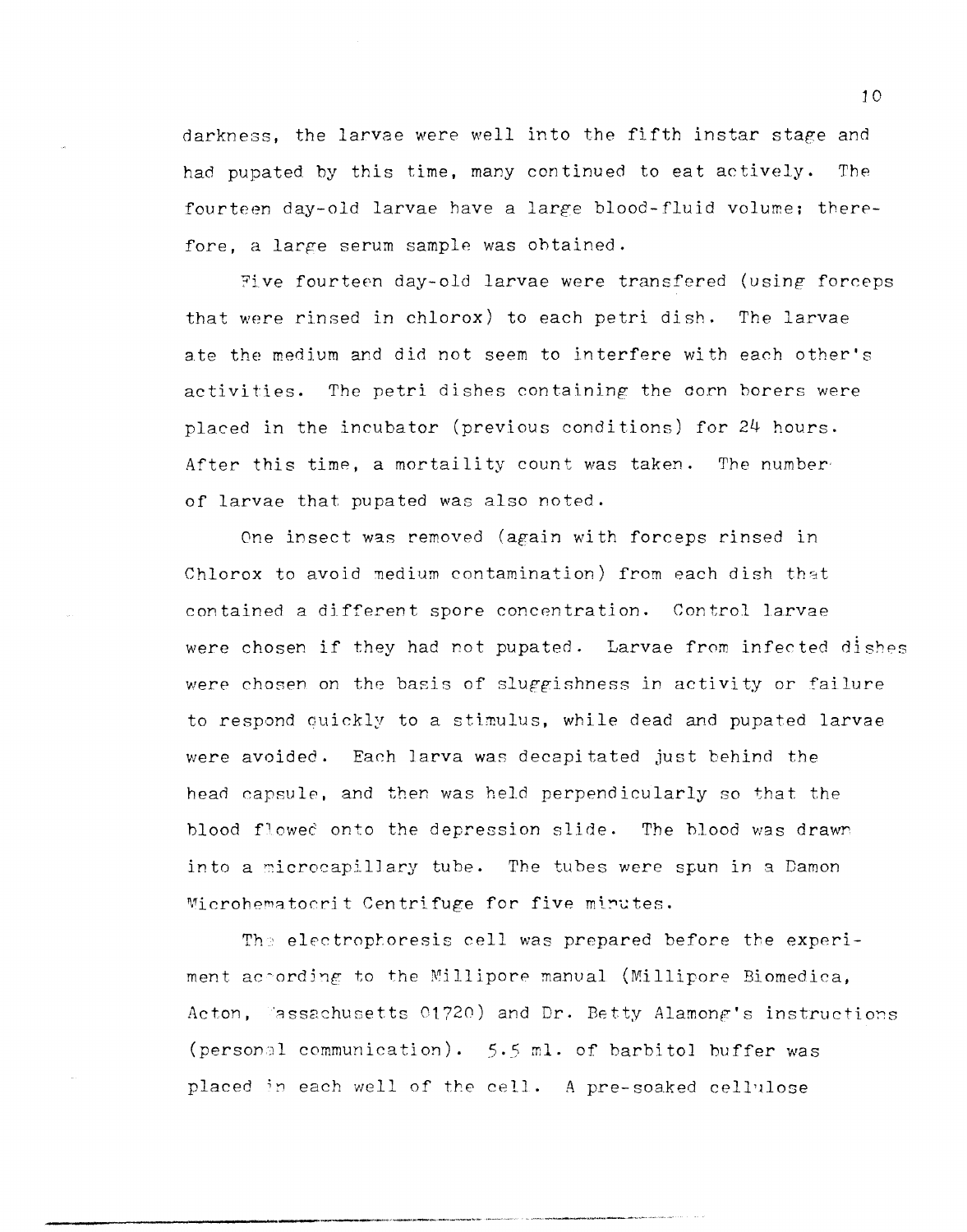acetate phoroslide was blotted dry and flexed upward to fit in the slots and subsequently connected the two wells. The top of the cell was secured and the cells were stored at  $40^{\circ}$  F until use.

The microcapilJary tubes were broken just ahove the clay sealer line by pliers to eliminate the heavier white, cellcontaining solid, a possible source of error (Martignoni and Milstead,  $1964$ ). The remaining straw-colored serum was deposited on parafilm, and  $.2$   $\mu$ l was carefully drawn into a Millipore wire applicator by capillary action. The applicators were held above the phoroslide until all of the samples were collected. The loaded applicators were dropped gently on the phoroslides and allowed to remain there for exactly two minutes.

The cell was connected to 100 VDC for exactly twentythree minutes (this was found to be the optimum time). The phoroslides were removed and then immersed in Ponceu-S stain for ten minutes. fhoroslides were rinsed in three consecutive  $5<sup>o</sup>$  acetic acid washes, with periodic shifting to aid in stain removal. The phoroslides were allowed to dry for twentyfour hours, then they were dehydrated further for five minutes in 95% ethanol. The phoroslides were then transfered to a  $30/70$  mixture of ethyl acetate and glacial acetic acid, which served to dissolve the cellulose acetate leaving the scarletstained protein bands behind. Then the phoroslides were allowed to dry for three hours.

A Gelman ultra-violet densitometer was used to demonstrate the relative densities of the migrated blood serum protein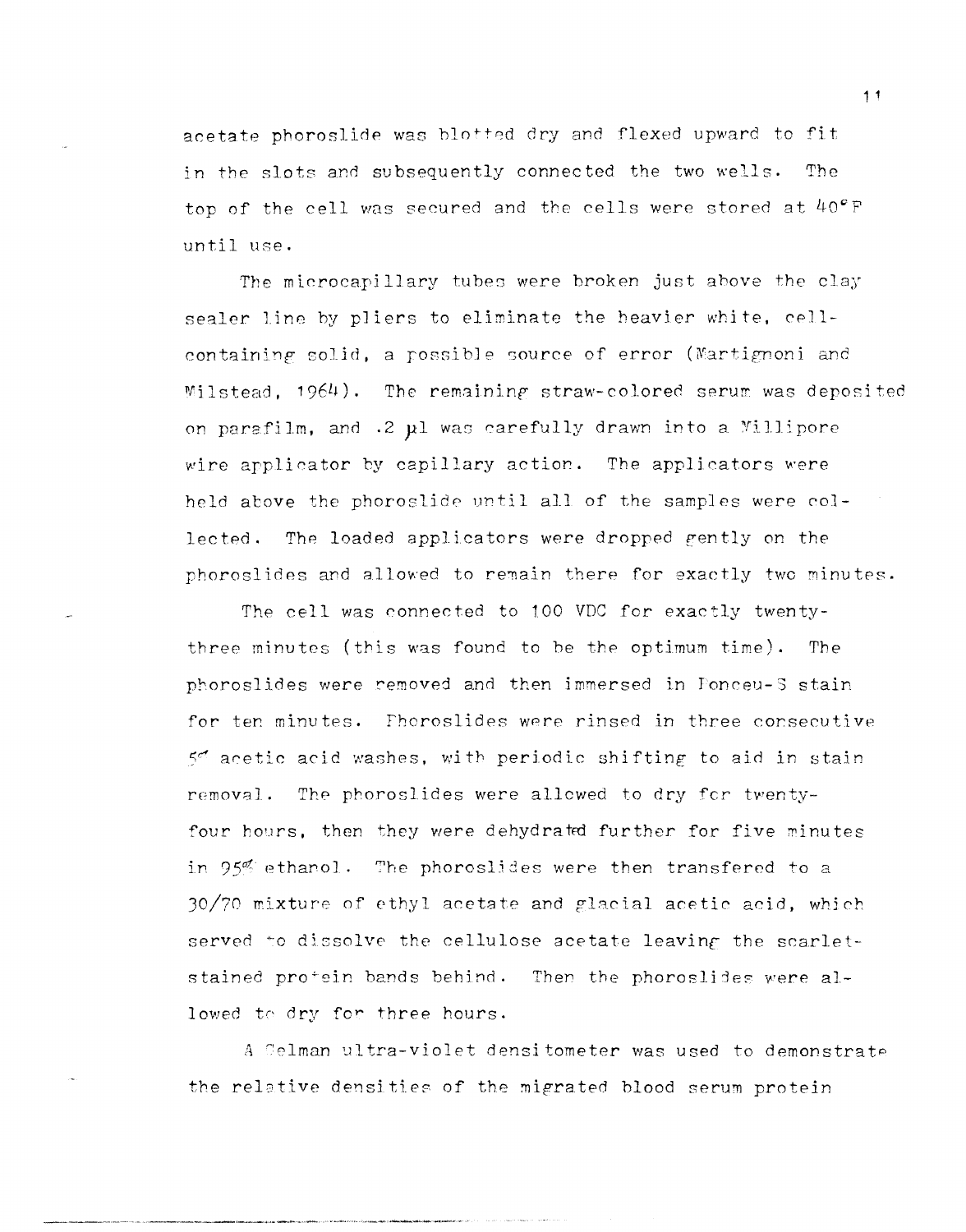bands. The light beam scars the dried phoroslide from the anode or positively migrating proteins, to the cathode or negatively migrating proteins (I did this as a matter of convention). The relative densities were recorded graphically, and the area under the curve was calculated in per cent of hand intensities.

### VI. Results

The mortality curve (see next page) was based on the per cent mortality versus spore (Bacillus thur.) concentration in  $\mu$ g/ml. The purpose of this curve is to relate degree of infection to concentration. Also, it may show the degree and consistancy of larvae feeding. Also, the blood of infected insects may be notably lighter than the "straw" color of control insects.

Flectrophoretic patterns of the controls varied from one experiment to another; therefore, each experiment was considered individually. The curves were divided into five peaks  $(A, B, A)$  $C$ ,  $D$ , and  $E$ ) since many of the control curves previously studied showed this pattern; however, the control in the second experiment did not. When less peaks were observed, unusually large or uncommonly arranged peaks were designated as an overlap of two peaks. The area under the various peaks was calculated by counting squares on a transparent grid. The percent of the total area under the curve for each peak was also calculated. The actual peak percentages for the first experi ment are shown in table one. Mean peak values and standar<sup>a</sup> deviations from experiment two are shown in table two.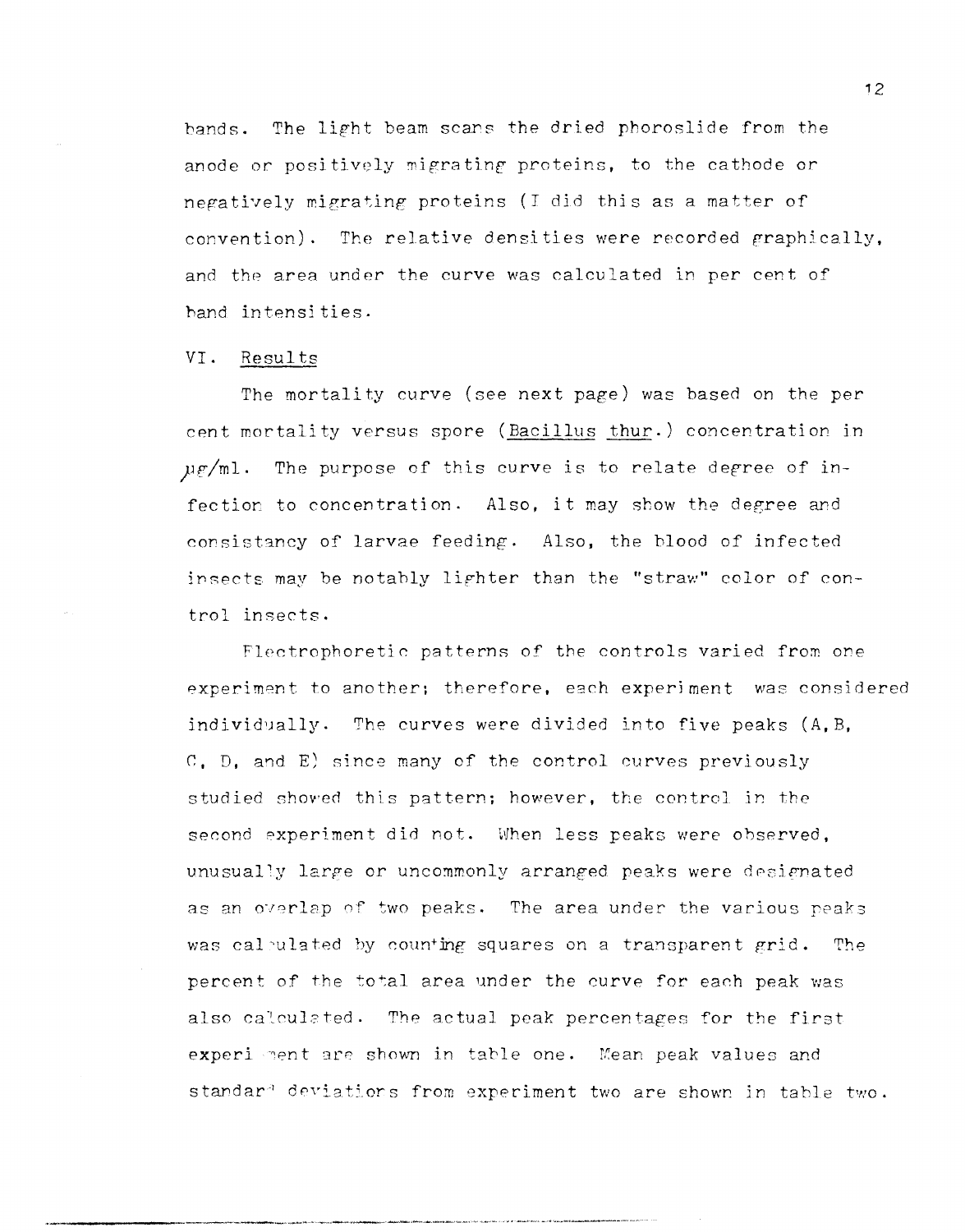

Percent mortality of fourteen day old larvae exposed to B. thuringiensis s ores for twentyfour hours.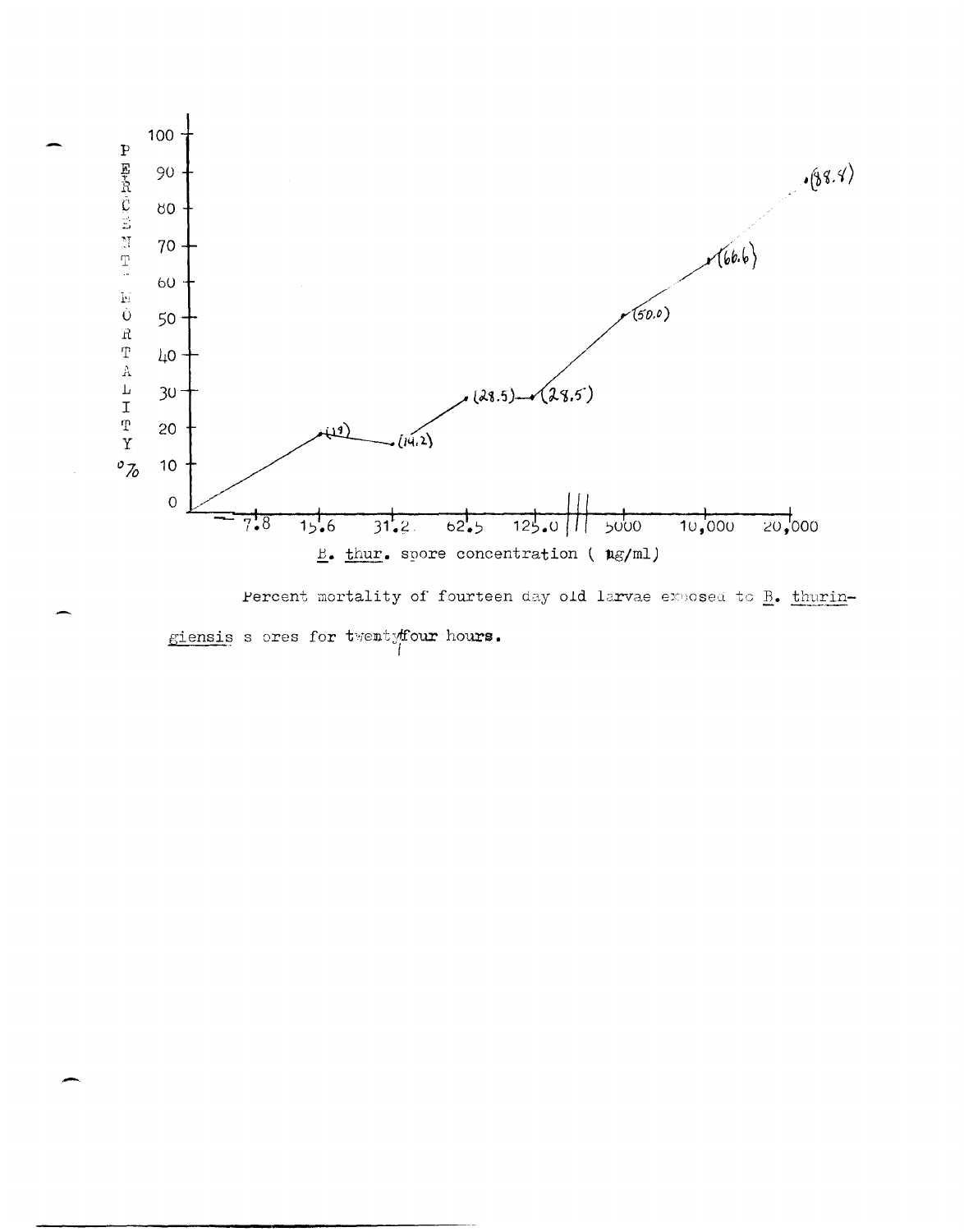## TABLE I

## FLECTROPHORETOGRAM PEAK- PERCENTAGES

 $\mathcal{L}_{\mathbf{q}}$  and  $\mathcal{L}_{\mathbf{q}}$  . The contribution of the contribution of  $\mathcal{L}_{\mathbf{q}}$ 

 $\sim 10$ 

 $\sim$ 

| PEAKS                                                                                   |                      |                      |                         |                          |                   |  |  |  |  |
|-----------------------------------------------------------------------------------------|----------------------|----------------------|-------------------------|--------------------------|-------------------|--|--|--|--|
|                                                                                         | $\overline{v}$       | $\overline{B}$       | $\overline{C}$          | $\underline{\textbf{D}}$ | 굴                 |  |  |  |  |
| <b>CONTE L</b>                                                                          | 47.6                 | $21 - 4$             | $2 \cdot 8$             | 2.4                      | 23.8              |  |  |  |  |
| B. subtilis<br>$\frac{1}{3.2x}$ $\frac{10}{2}$<br>$6.4x$ 10 <sup>2</sup><br>(cells/ml)  | 10.5<br>28.3         | 43.5<br>54.3         | 31.0<br>4.3             | 7.5<br>4.3               | 7.5<br>8.8        |  |  |  |  |
| thuringiensis<br>B.<br>5000 $\mu$ $\beta$ /ml<br>10,000 $\mu$ g/ml<br>20,000 $\mu$ g/ml | 25.0<br>19.4<br>22.0 | 52.0<br>59.7<br>56.0 | 15.4<br>14.5<br>$9 - 8$ | 3.3<br>1.0<br>4.9        | 3.3<br>4.8<br>7.3 |  |  |  |  |

### TABLE II

## MEAN PEAK- PURCENTAGES AND STANDARD DEVIATIONS

|                                                                                                              |                                                                                      | PEAKS<br>B                                                                          | $\mathbf C$                                                                                                                                                                  | $\overline{D}$                                                 | E                                                                                         |  |  |
|--------------------------------------------------------------------------------------------------------------|--------------------------------------------------------------------------------------|-------------------------------------------------------------------------------------|------------------------------------------------------------------------------------------------------------------------------------------------------------------------------|----------------------------------------------------------------|-------------------------------------------------------------------------------------------|--|--|
| CONT OLS                                                                                                     |                                                                                      | $16.5(\pm 20.25)$ $57.5(\pm 20.25)$                                                 | $\mathbf X$                                                                                                                                                                  | 21.0(1)                                                        | $5.0(^{+}1)$                                                                              |  |  |
| B. subtilis<br>3.2x 10 <sup>5</sup><br>6.4x 10 <sup>7</sup><br>$12.8x 10^{8}$<br>$2.46x10^{9}$<br>(cells/ml) | $16.5(\frac{1}{4}20.25)$<br>36.5(1.30.25)<br>$23.5(\frac{1}{4}132.3)$<br>$20.0(-49)$ | $59.0(\frac{1}{4}0.0)$<br>$47.5(\frac{1}{4}$ ?72.25)<br>$11.0(\pm1)$<br>$68.0(-49)$ | $\mathbf X$ and $\mathbf X$ and $\mathbf X$ and $\mathbf X$ and $\mathbf X$<br>$X = \begin{bmatrix} 1 & 1 \\ 1 & 1 \end{bmatrix}$<br>$45.5(^{\text{+}}50.25)$<br>$X$ and $X$ | $4.0(^{+}1)$<br>2.5(72.25)<br>$19.0(^{\pm}25.0)$<br>4.5(10.25) | 5.5(2)<br>$13.0(^{+8}$<br>Y X<br>$8.0(^{+}1)$                                             |  |  |
| B. thurigiensis<br>15.6 µg/ml<br>32.25 $\mu$ g/x1<br>62.5 µg/ml<br>125.0 $\mu_{\mathcal{C}}/m$ l             | 22.0(725)<br>21.0(716)<br>14.5(142.25)<br>22.5(130.25)                               | $45.5(\frac{1}{2}30.25)$<br>$71.0(-36)$<br>72.5(10.25)<br>62.5(120.25)              | $23.5(\pm 0.25)$<br>$X \sim$<br>$\mathbf{X}$ and $\mathbf{X}$ and $\mathbf{X}$<br>Y.                                                                                         | 3.5(10.25)<br>8.0(1)<br>3.0(1)<br>3.5(72.25)                   | $5.5($ *.<br>$\mathbf{Y}$ . The set of $\mathbf{Y}$<br>$10.0(^{+}_{-}1)$<br>$11.5(\pm 1)$ |  |  |

 $X = P$ eaks "C" and "B" were not divisible therefore they were measured as one peak.  $Y = Peak$  "E" was not discernible.

 $\sim$   $\sim$ 

 $\bar{\mathcal{A}}$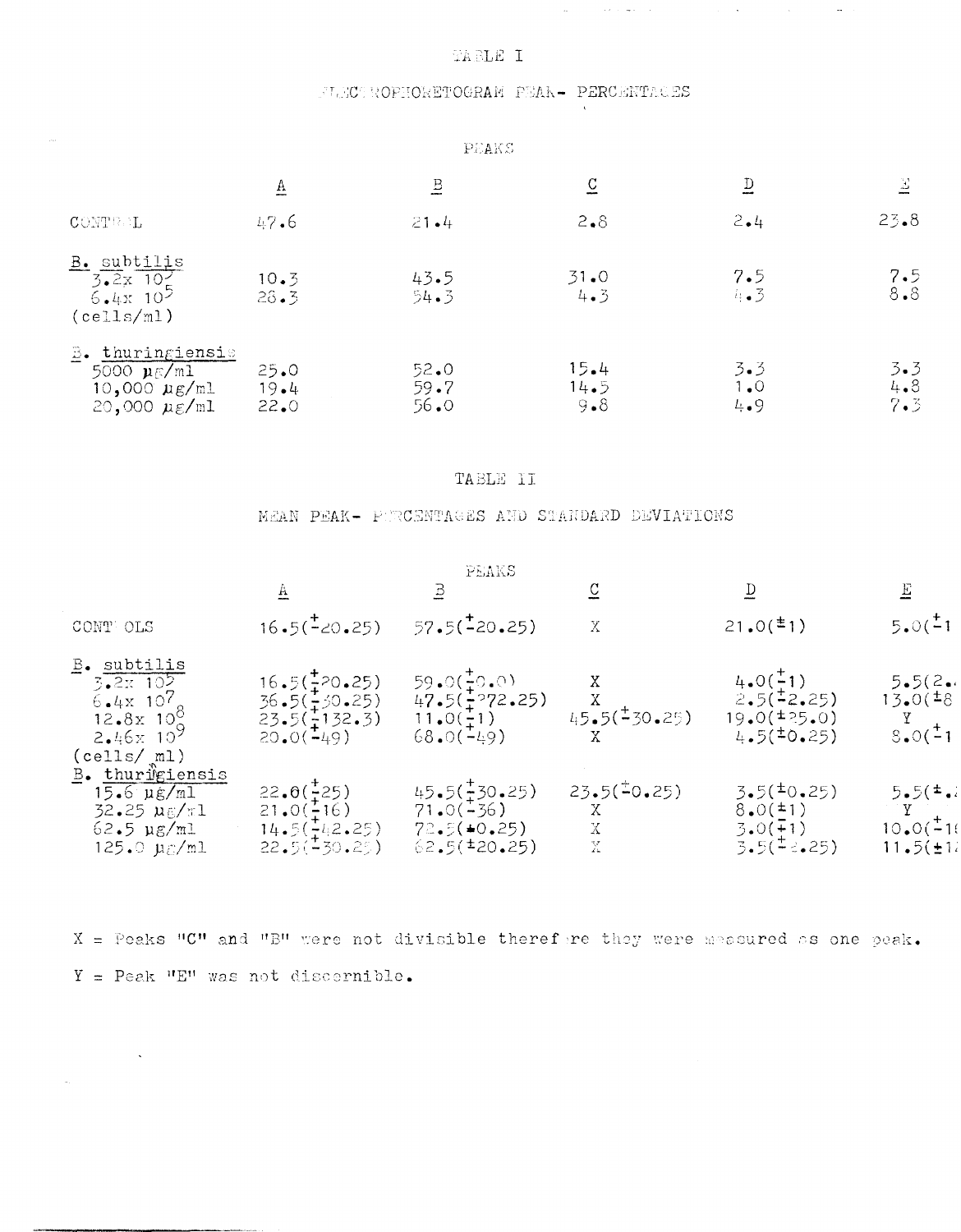Evaluating experiment one qualitatively, peak "B" showed a general increase in height in larvae infected with both B. thuringiensis and B. subtilis while peak "A" showed a general decrease. Peak "C" is elevated in larvae infected with B. thur. Peak "D" shows no trends, and peak "E" decreases in both infected groups. Quantitatively, the peak-percentages back-up the decrease in the area of "A" and "E" and the increases of the area of "P". The area of "C" slighty increased in R. thur. - infected larvae, but this increase was also noted in the  $3.2x10^5$  cells/ml. group of  $\underline{B}$ . subtilis. The area under a peak is not totally conclusive--the sharpness or height of a peak shows that more protein has been confined to a smaller band; therefore, they have very simular charges. A wider hand produces a rounder peak. This means that the proteins are less alike electrically.

In experiment two, no qualitative trends were seen in peak "A". Feaks "B" or "B+C" showed an increase in the B. thur. group but a decrease in some B. subtilis groups. Feak " $E$ " fluctuated in the  $B$ , subtilis group while a general increase was seen in the B. thur. group. Peak "D" decreased in both groups. Quantitatively, the standard deviations are great. Most of the disagreement could be attributed to the crude method of counting squares used to find the peakpercentages. Nevertheless, an evaluation will be made. Feak "A" slightly increases for both groups (as does peak "B" or "B+C") over the control values. Peak "D" decreased in both experimental groups while "E" increased slightly.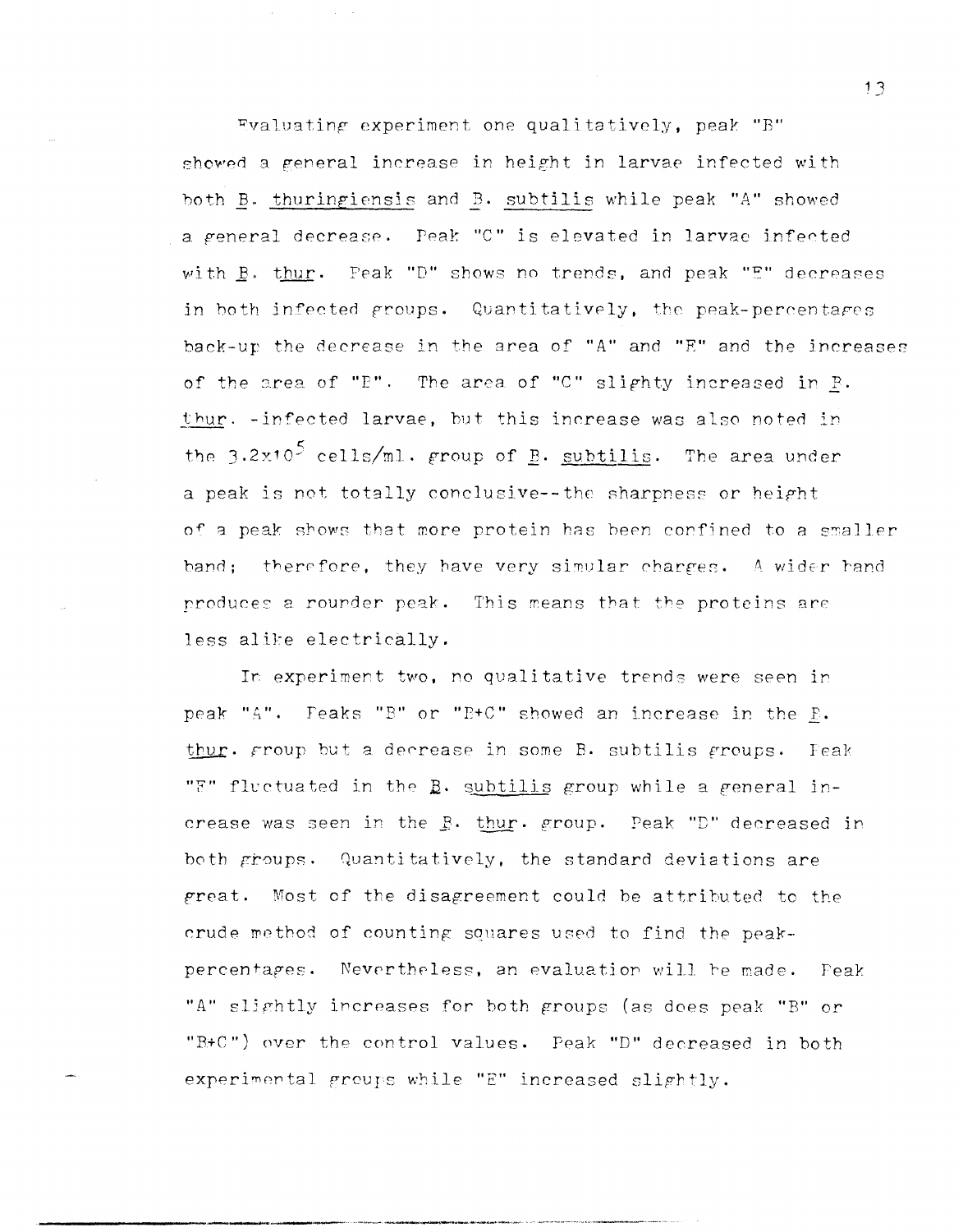### VII. Discussion

The LC<sub>50</sub> seems to fall between 5000 and 125  $\mu$ g/ml of <u>B</u>. thuringiensis. This contradicts an earlier finding of about 50  $\mu$ g/ml for the LC<sub>50</sub>. No deaths were observed from B. subtilis; however, the larvae were notably sluggish to sensory stimulation after having been infected.

The electrophoresis results are too variable to assemble any standard values for control or infected larvae. The experimental curves varied from control curves. Duplicate control durves in each individual experiment were amazingly simular. Duplicate infected curves were usually more deviant. This may be a result of one larva ingesting more bacteria than the others.

Electrphoresis of European Corn Porer blood serum proteins is interesting to study, but I think that it would be a poor screening technique. Better equipment might help; however, the real problem lies in the approach of analyzing all serum proteins. The overall "picture" is too variable. Future research should be concerned with finding specific proteins that are direclty produced from the desease. Martignoni and Milstead (1967). tested the blood of Feridromia saucia (which had been infected with viruses) for glutamate-Asparatate (or oxaloacetate) transaminase activity. This enzyme is shown not to be present in the blood of healthy insects but is present in insects that are diseased with organisms that cause cell lysis. I plan to test for this enzyme in the Furopean Corn Borer when infected with  $E - thur$  ingiensis, a cell-lysing pathogen.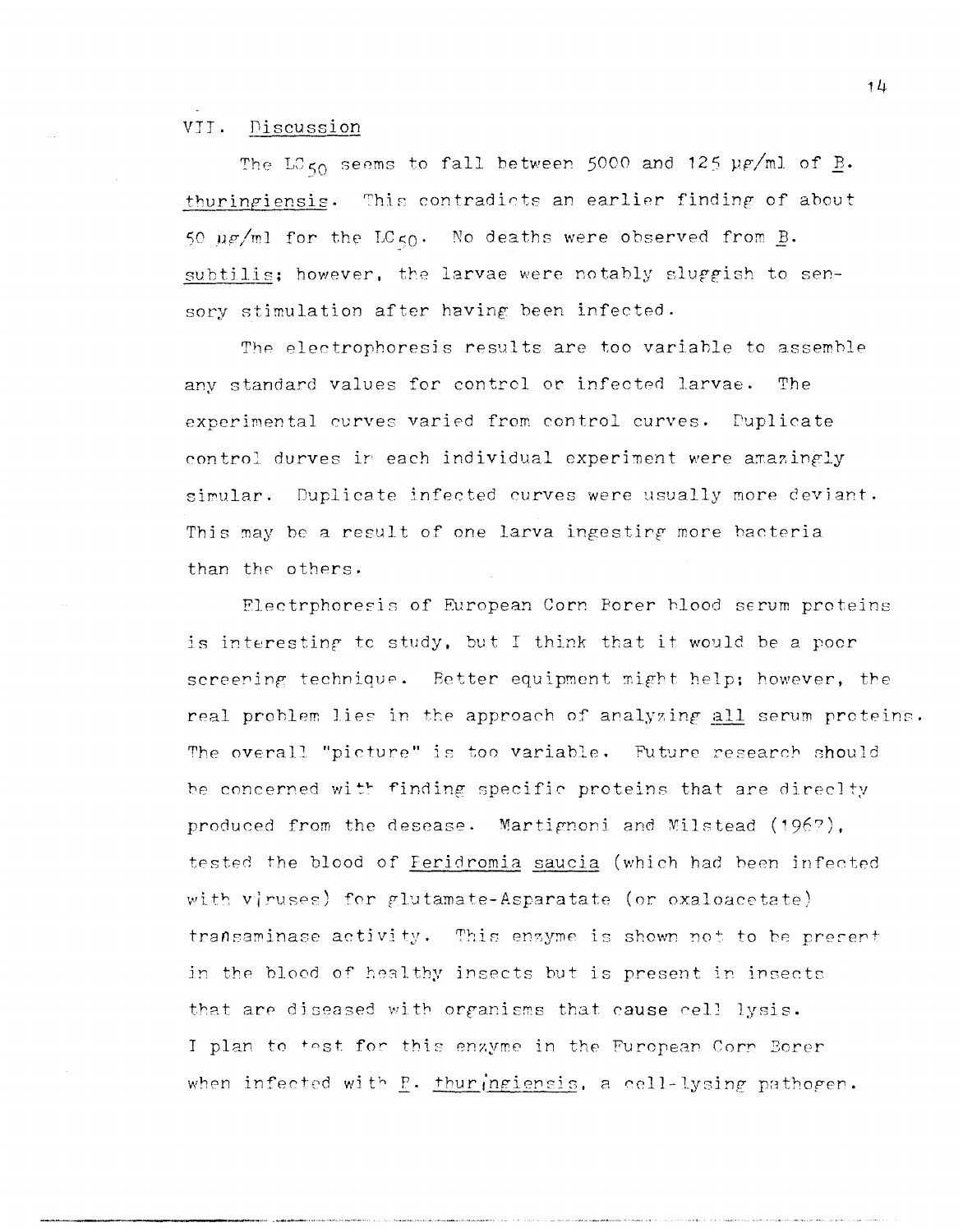If this wenzyme is found in infected larvae, an excellent screening test could be developed. The reagents to test for this enzyme are wediply available (standard SGCT test kit). The test is specific for GOT, the reaction only requires a few minutes, and the results can be read on a spectrophotometer.